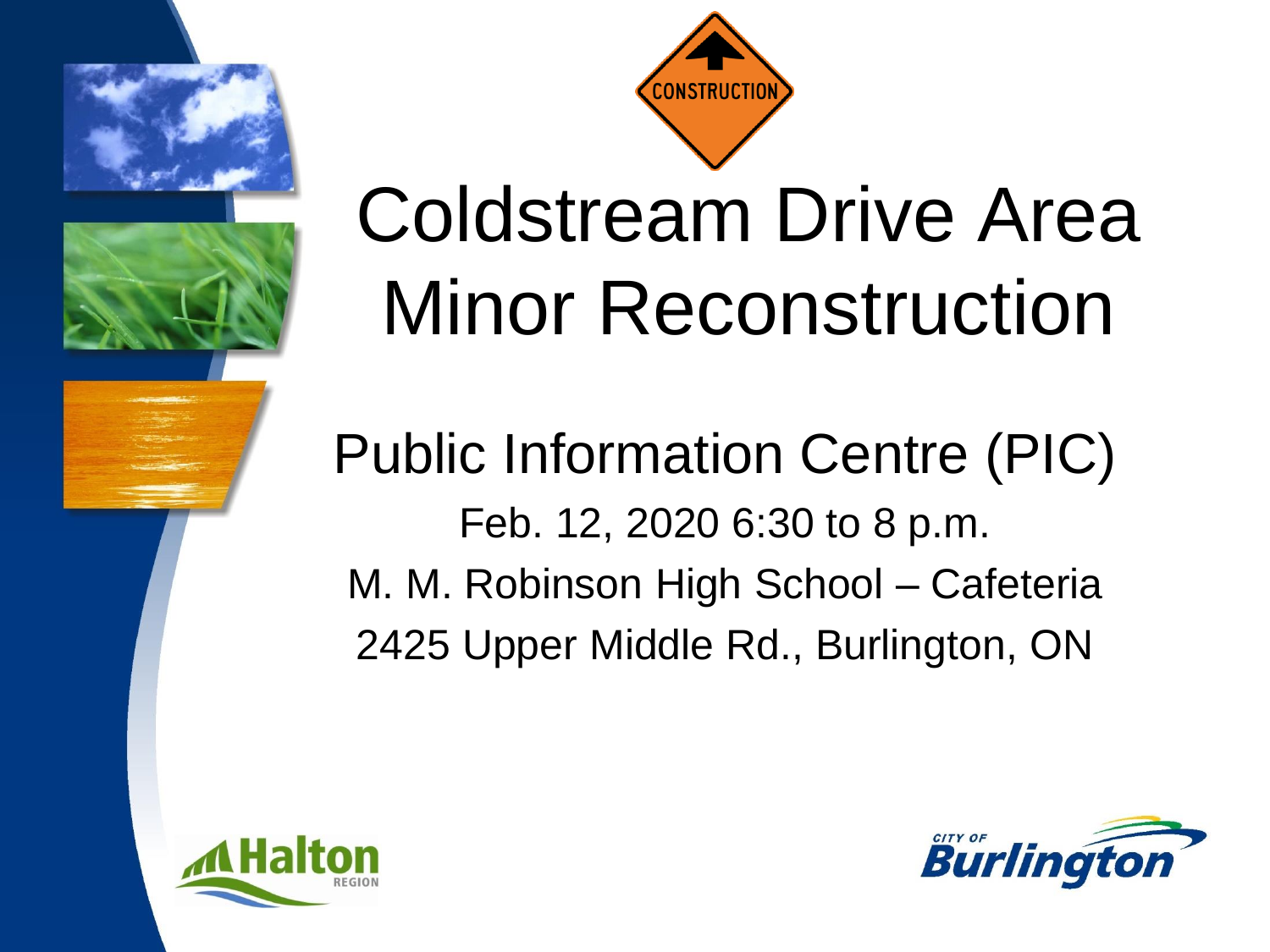

## Project Team

Councillor Rory Nisan, Ward 3

#### City of Burlington

Jeff Thompson, Interim Manager of Design & Construction Janine Yaromich, Project Manager Jason Enlund, Senior Design Technician Hasan Rabby, Contract Administrator

### **Halton Region**

Rama Garigipati, Project Manager II, Engineering & Construction



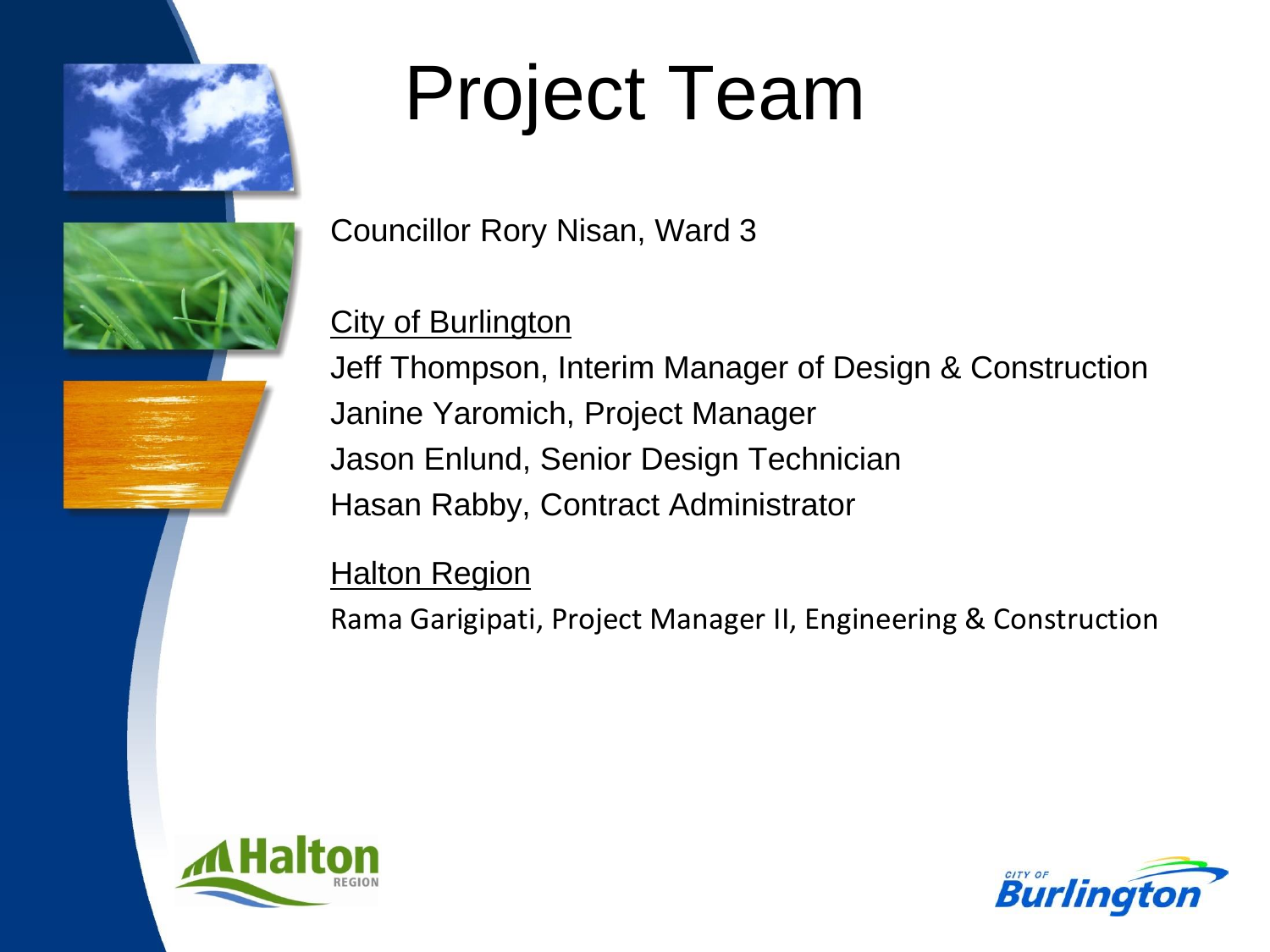

## Project Overview



### **Burlingt**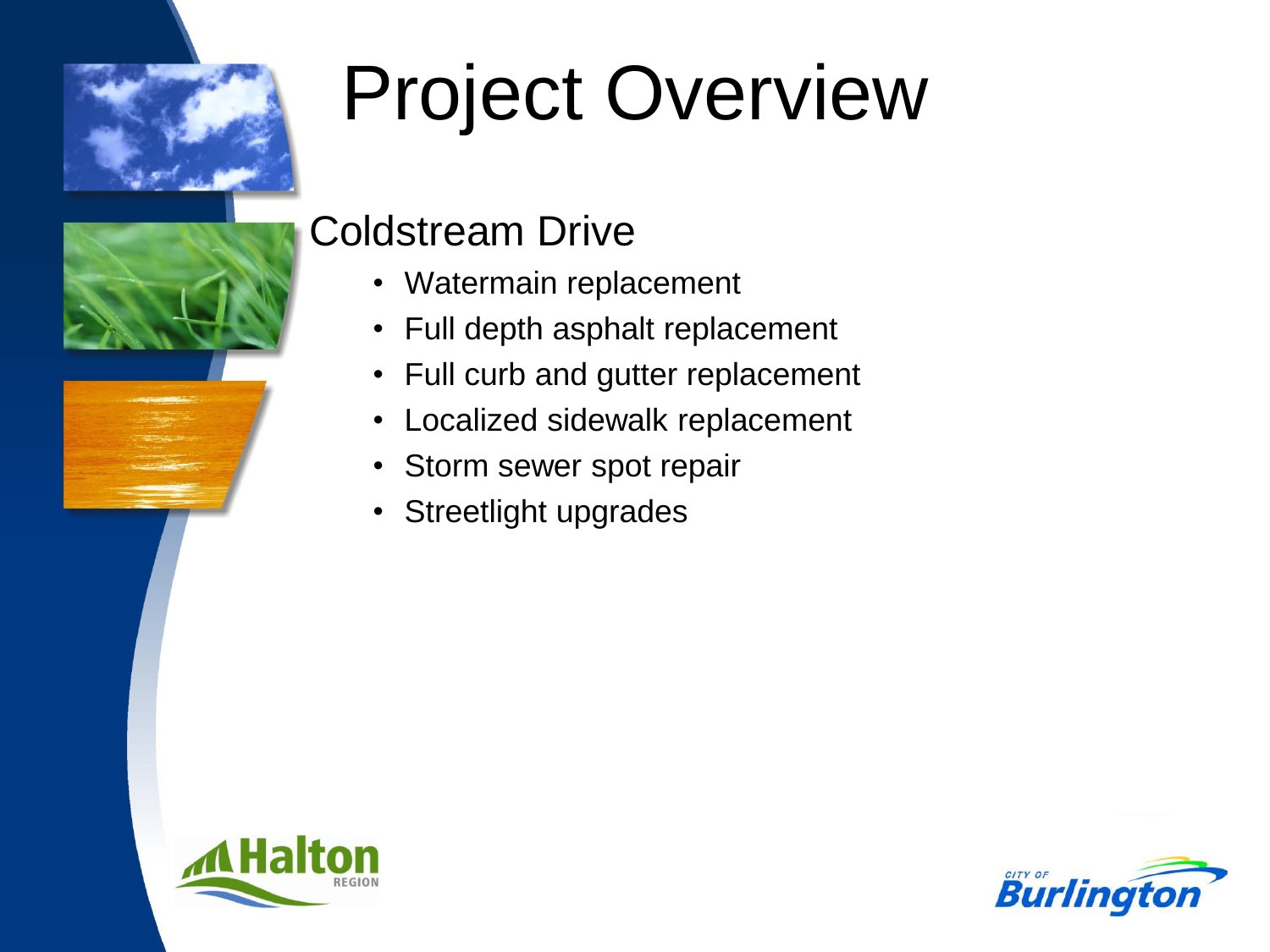

## Project Overview



Middlesmoor Crescent,

Manchester Drive, and Leominster Drive

- Full depth asphalt replacement
- Full curb and gutter replacement
- Localized sidewalk replacement
- Storm sewer spot repair
- Streetlight upgrades



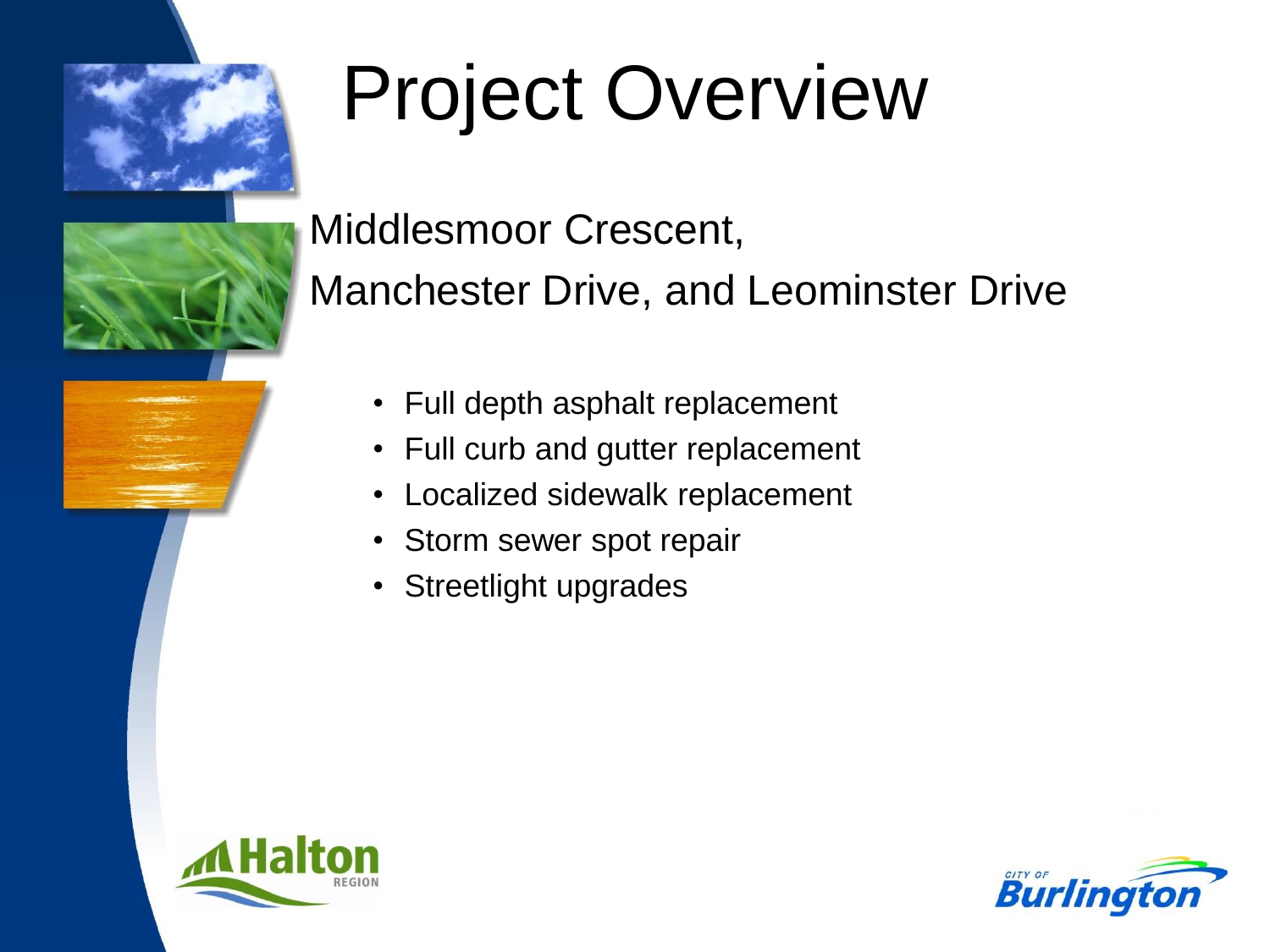

# Project Overview



### Sherburne Drive

- Full depth asphalt replacement
- Full curb and gutter replacement
- Localized sidewalk replacement
- Streetlight upgrades

### Fleet Path, Pembroke Court, Holyhead Drive, Hanbury Court

• Streetlight upgrades

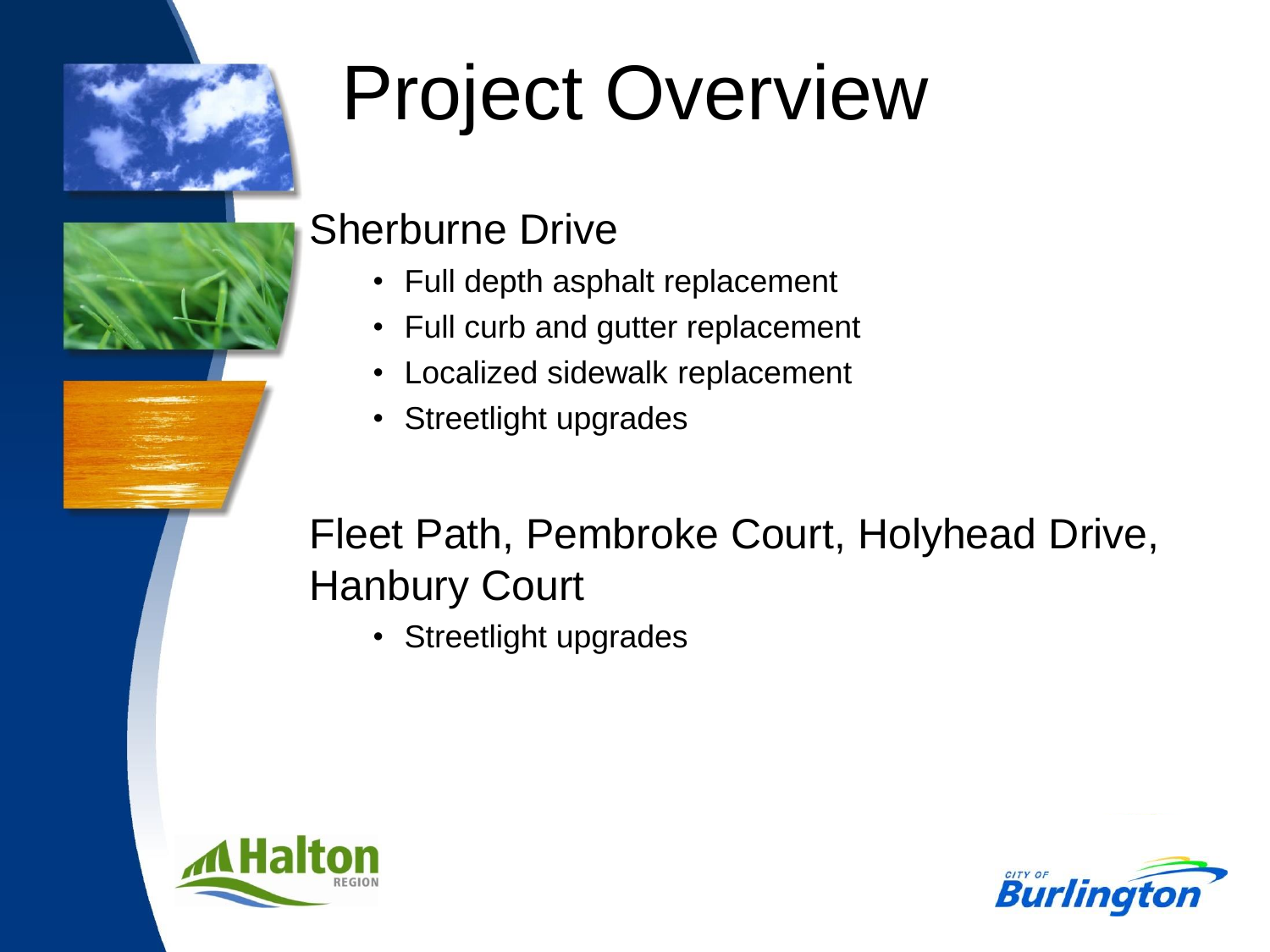

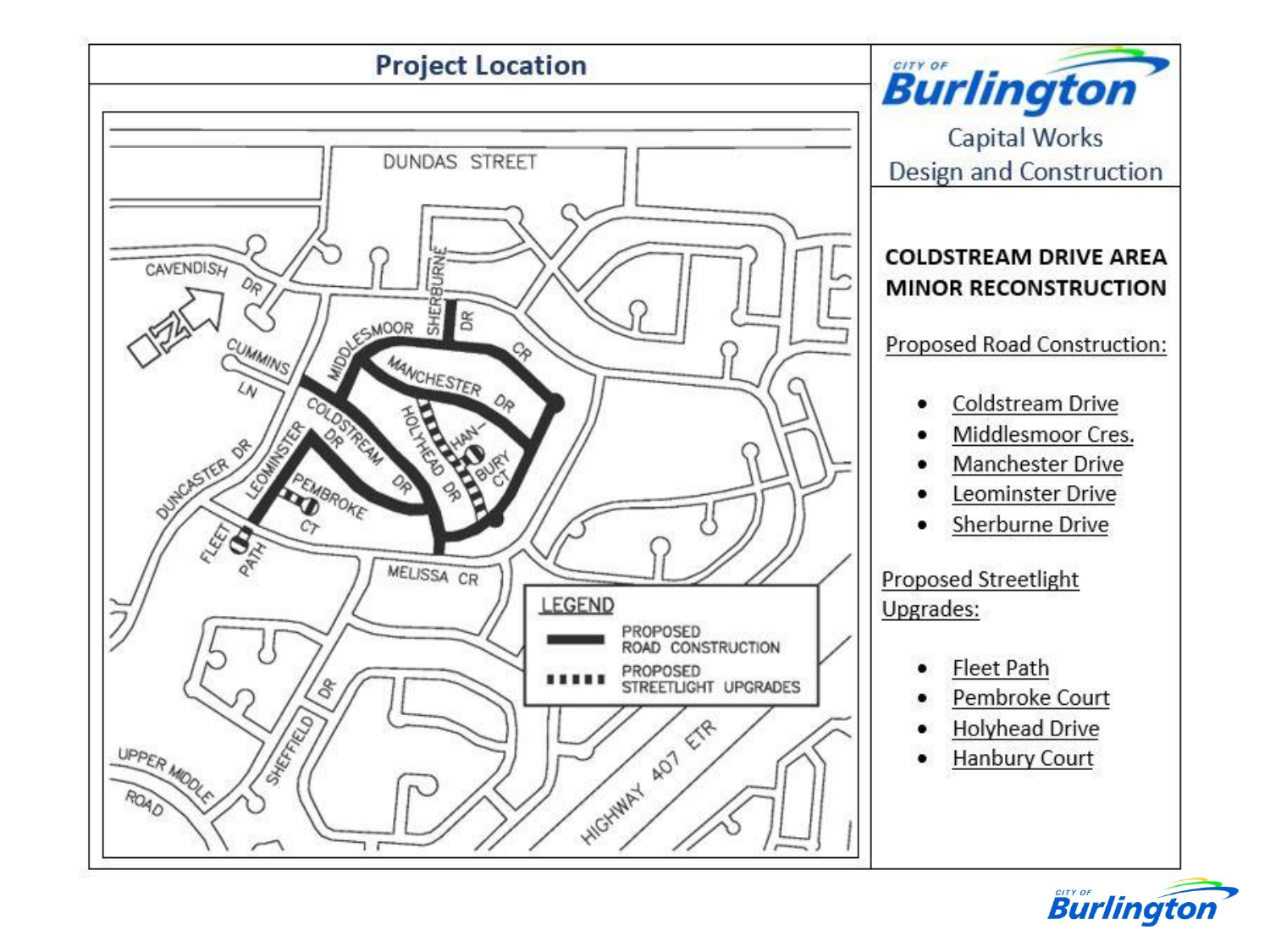

## Tentative Project Schedule & Budget

Public Information Centre: February 12, 2020 Tender: February 2020 Construction: May to November 2020

City Budget: \$4,670,000 Regional Budget: \$1,155,000 **Total Budget: \$5,825,000** 



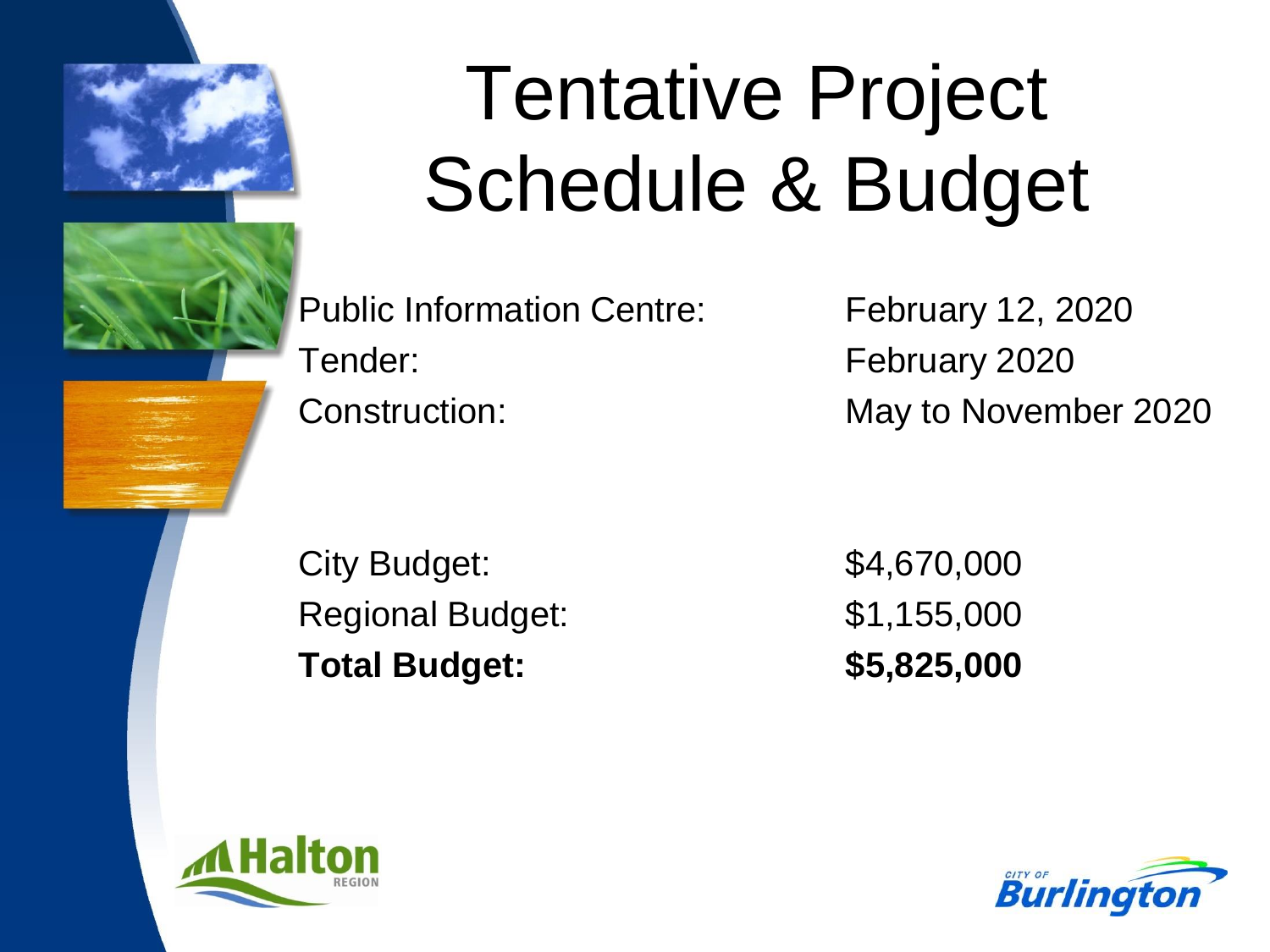



## **Communication**

- To comment, please fill out the comment form attached to the back of this handout
- For more information, please visit the project webpage - Burlington.ca/Coldstream
- To receive email updates about this project, please subscribe on the project website





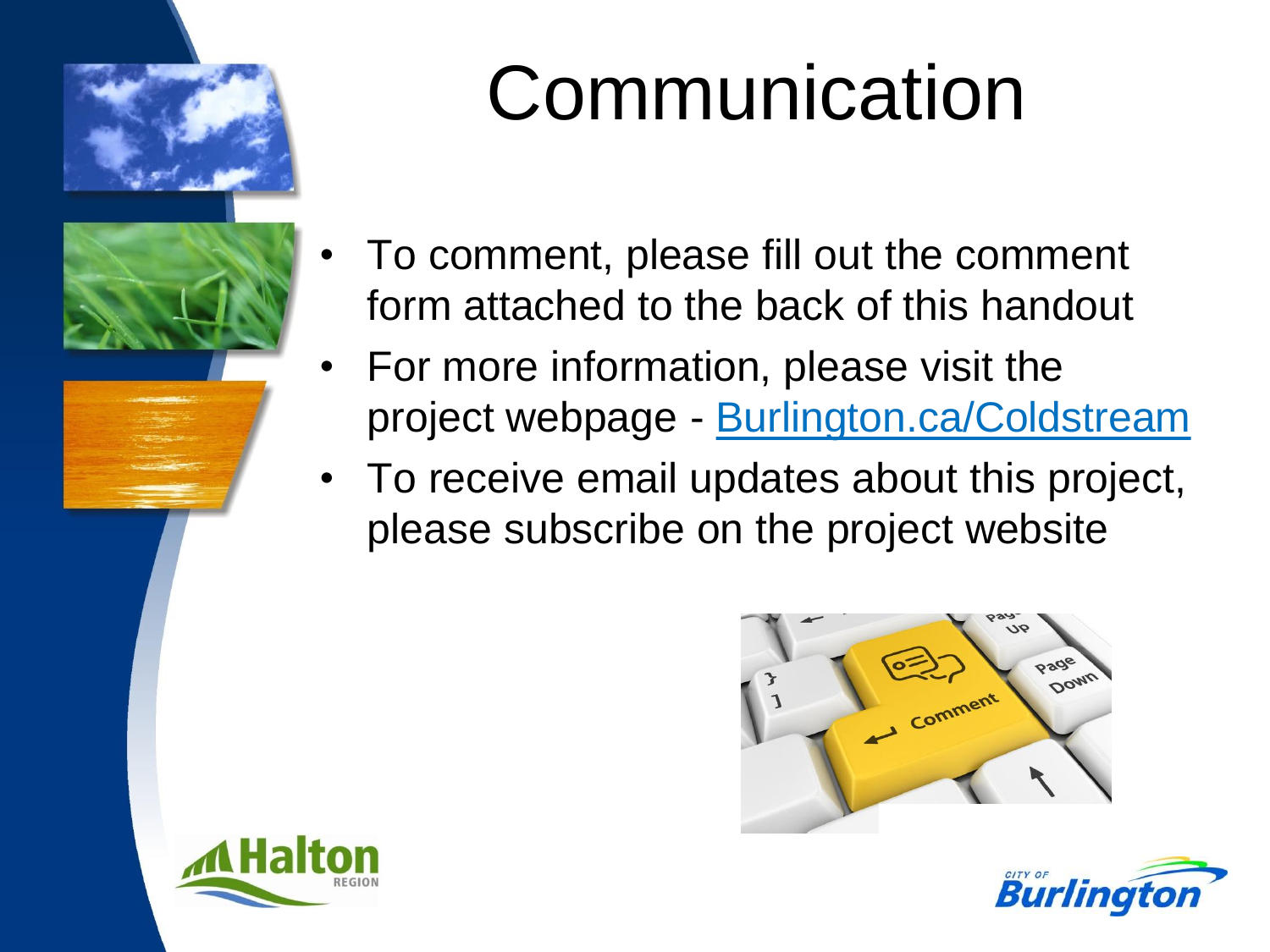

## Project Team Contacts

**Councillor Rory Nissan** 905-335-7600, Ext. 7459 Ward 3 **rory.nisan[@burlington.ca](mailto:jeff.thompson@burlington.ca)** 

### **City of Burlington**

**Janine Yaromich** 905-335-7600, Ext. 7421 Project Manager in the intervalue of the project Manager in the intervalue of the project Manager

**Hasan Rabby** 905-335-7600, Ext. 7507 Contract Administrator hasan.rabby@burlington.ca

### **Halton Region**



**Rama Garigipati** 905-825-6000, Ext. 7256 Project Manager II rama.garigipati@halton.ca